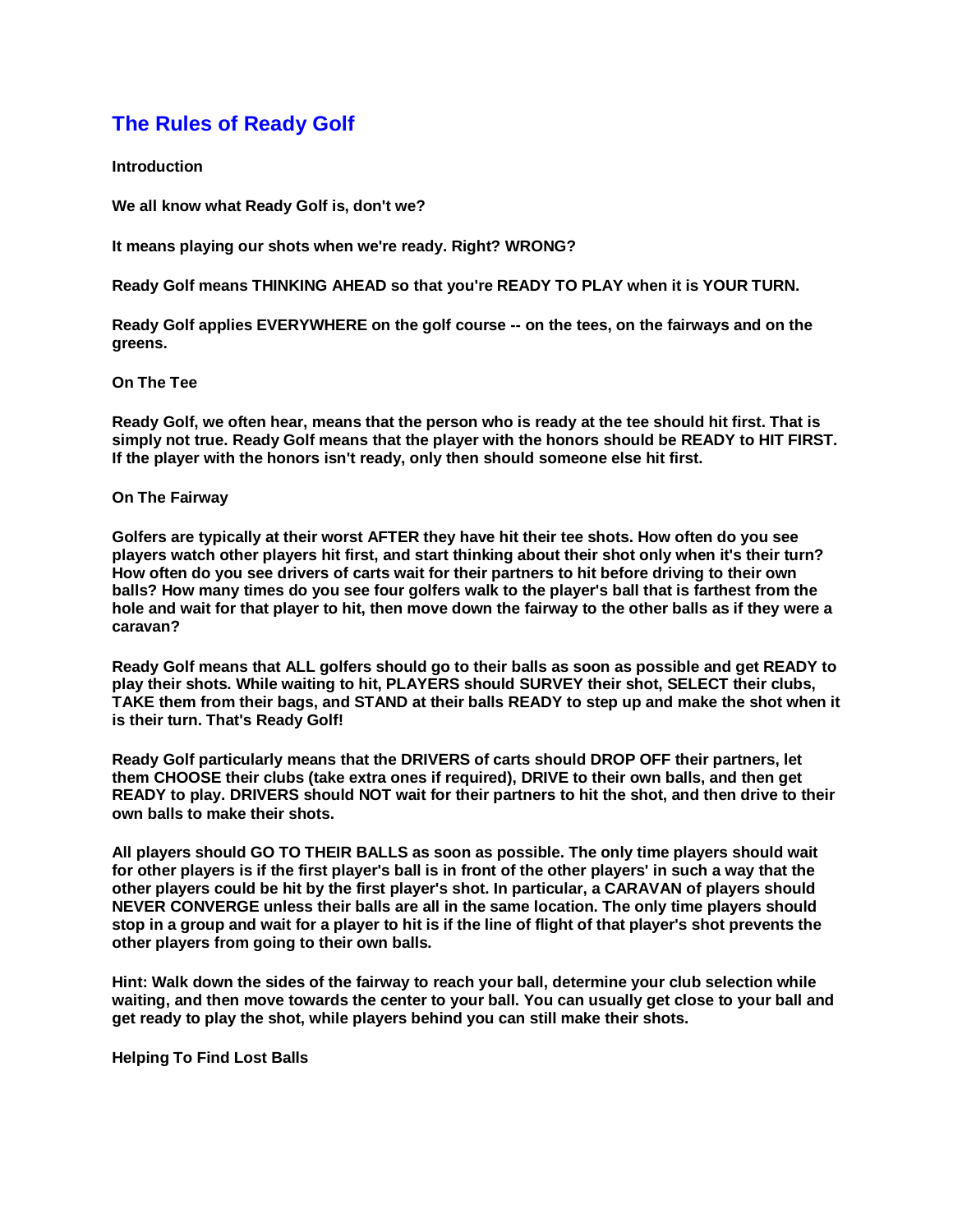**It is important that everyone try to help out to find a lost ball in order to keep playing moving. But players should do it AFTER hitting their shots, not BEFORE. How often do you see four or five players searching for a lost ball, while NONE of them are getting ready to hit?**

**Use common sense. The player who is closest to the pin and scheduled to hit last should be the first to help the player whose ball is lost, while the players who are farthest away from the pin should PLAY THEIR SHOTS FIRST. When the players farthest away have played their shots, they should resume looking for the lost ball, while the players who are closest should get ready to PLAY THEIR SHOTS. In this way, slow play is not compounded because of a lost ball.** 

# **Entering And Exiting Greens**

**How many times do you see players leave their clubs in front of a Green? When the players finish, they then walk to the front to get their clubs. ALWAYS, and we mean ALWAYS, leave clubs at the back or side of the Green closest to the next tee. If a shot is played in front of the Green first, the player should move his or her clubs to the back or side of the Green before playing the next shot. NOTHING is MORE ANNOYING than watching players walk to the FRONT of a Green to retrieve their clubs AFTER everyone has putted out. AND don't stand around chatting and writing down scores either. After the group has putted, go to the next tee, so the group behind can play their shots.**

# **Speeding Play On The Greens**

**Emulating the pros around the putting green has done more to slow down golf than any other single event. How often do you see players waiting until it is their turn to play, and then walking around the putt as though they were putting to win a green jacket at the Master's?**

**Playing Ready Golf around the Greens means getting READY to putt BEFORE it is your turn! Players should line up their putts WHILE other players are putting, so they're ready to putt when it's their turn..**

**Ready Golf also means putting CONTINUOUSLY if the ball is not in someone else's line, and if the player does not have to spend a lot of time surveying the putt. If you miss a putt by one or two feet, for example, and have an open stance to make the next putt, you should MAKE the putt INSTEAD of MARKING the ball and waiting for another turn -- unless it is a tricky putt and you want extra time to survey it. In that case, mark the ball and survey the putt while someone else putts. When it is your turn, walk up to the ball, take your stance and make your putt.**

**While there are no time rules associated with putting, a rule of thumb is to get off your putt within 20 seconds from when it is your turn. This means you should be able to approach the ball, take your stance and make your putt within 20 seconds. Obviously, you can only do this if you SURVEY the putt WHILE other players are putting. When you putt, you should always take your time, so you make a smooth, unhurried stroke. Ready Golf DOES NOT mean RUSHING.**

**If you prepare in advance to putt, you can take your time AND play Ready Golf.**

# **Farthest From The Hole**

**There is no reason Ready Golfers can't play in the order of who is farthest from the hole. In Ready Golf, the person farthest from the hole should be READY to play first. There are, however, a few common sense exceptions.**